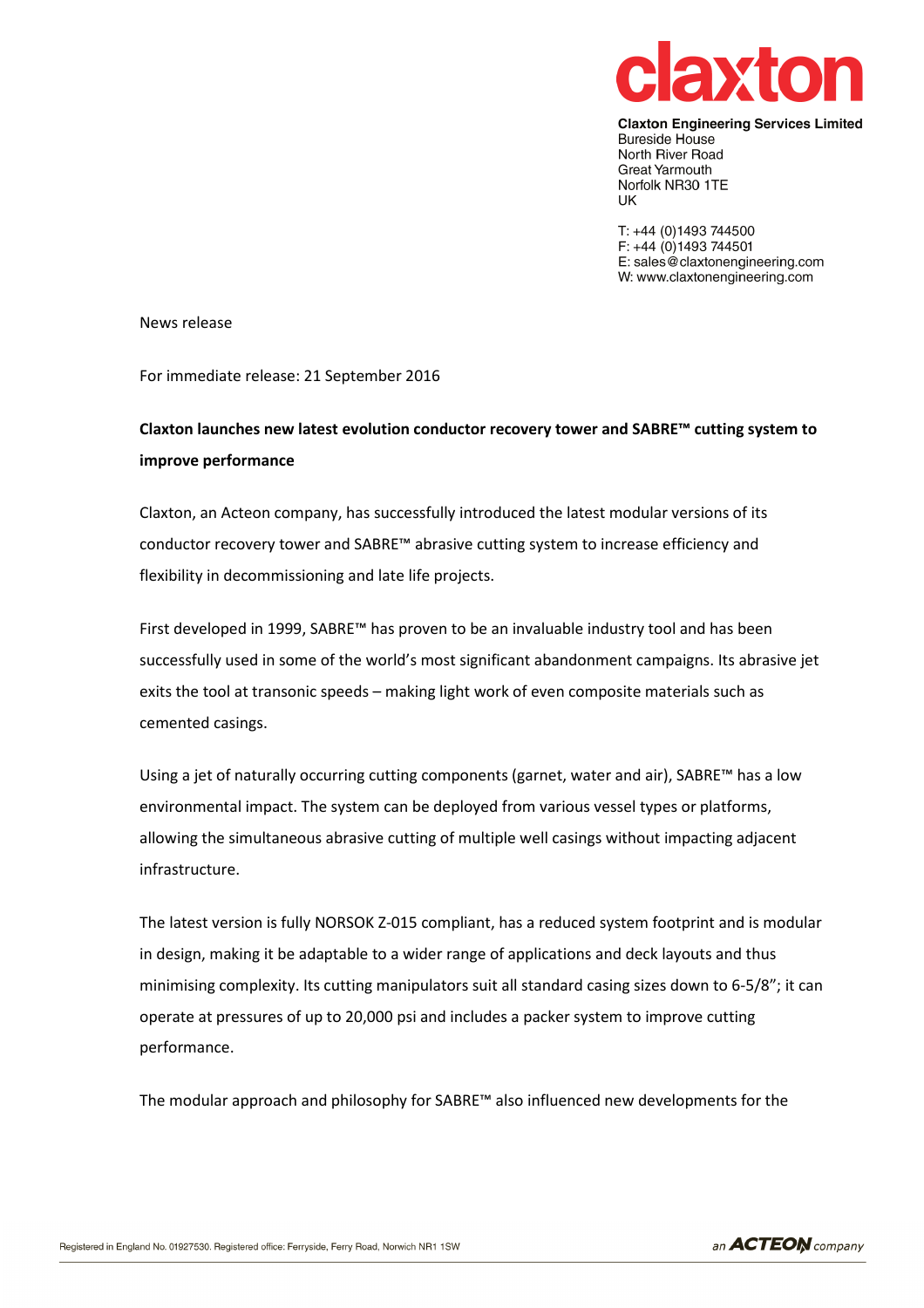Claxton conductor recovery tower. The tower can handle and recover tubulars from production tubing to 30" casing during well abandonment. Designed for operational speed and reduced rig-up complexity, the system increases efficiency offshore. By having a small, lightweight yet powerful system, Claxton can also extend the operational window of the unit and move from well to well quickly and effectively.

Matt Marcantonio, R&D Manager, Claxton, said: "The concept for both the new SABRE™ deck spread and conductor recovery tower was to improve efficiency and flexibility.

"The systems are now fully modular and can be adapted to a wide variety of deck layouts and locations. The latest version of SABRE™ was first used in July on an 8m x 8m weather deck footprint on the Horne and Wren Platform in the Southern North Sea - where the abrasive cutting system successfully severed two multi-string wells.

"The developments are the result of a great deal of work and innovation across the organisation. We are extremely proud to have raised the bar including making the SABRE™ system fully NORSOK compliant to Z-015. This enables us to use SABRE™ on installations on the Norwegian Continental Shelf. It is also already booked out for a number of campaigns through 2016 and 2017."

Claxton has grown significantly over the years in order to respond to clients' operating needs. The company's integration strategy means it can offer comprehensive decommissioning packages for the following applications: platform wells (rigless, rig-based or combined simultaneous operations), subsea wells, and casing recovery (drilling support operations).

For a case study on the Horne and Wren project go to http://claxtonengineering.com/offshorecase-studies/unique-solution-for-one-of-the-smallest-platforms-in-the-north-sea/

-ends-

For more information, please contact:

Andy Norman, Brand and Marketing Manager, Claxton T: +44 (0)1493 744500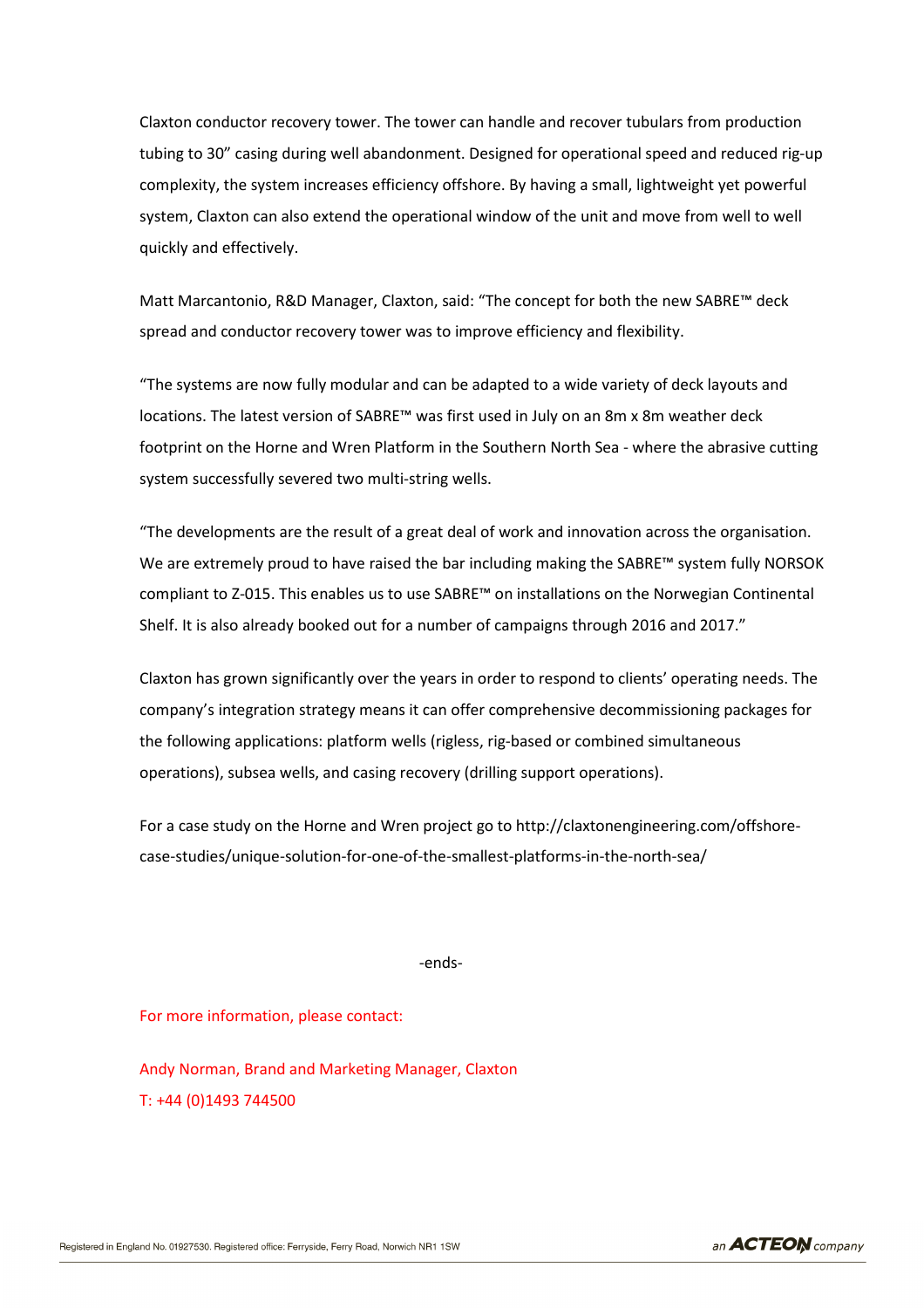Claxton, an Acteon company, is the leading supplier of engineering and services for shallow-water, jackup-depth markets. The company draws on more than three decades of industry experience to provide services for well systems, structures and pipelines across the lifetime of a field – from predrilling to drilling, production and decommissioning. Claxton provides first-class tailored engineering and holds a large on-call rental inventory. Claxton's responsive service, alongside numerous field-proven innovations, has established an enviable reputation for the company. For more information, please visit www.claxtonengineering.com.

#### About Group

Acteon provides a range of global subsea services from surveying, installation, asset integrity management through to decommissioning. Acteon's companies share knowledge and experience to add value and create effective, tailored solutions for clients across four business segments: survey, monitoring and data; risers and moorings; seabed foundation technologies; and project support services.

Learn more at www.acteon.com

#### Acteon Field Life Service (FLS)

Acteon Field Life Service (FLS) offers a "joined-up" approach to the capex and opex challenges presently being experienced by the industry. By bringing together the specialist skills and technologies of Acteon's individual branded service companies, Acteon FLS provides a broader and more flexible capability to address multi-faceted projects and customer-specific demands.

## Learn more at www.acteonfls.com

### Risers and moorings

Acteon provides deepwater riser engineering, structural analysis, riser, conductor, flowline and pipeline services to add value and create effective, tailored solutions. Acteon offers world-leading capabilities in high-pressure, high-temperature risers, temporary and permanent moorings, design, supply, installation, relocation and decommissioning. With the largest global inventory of